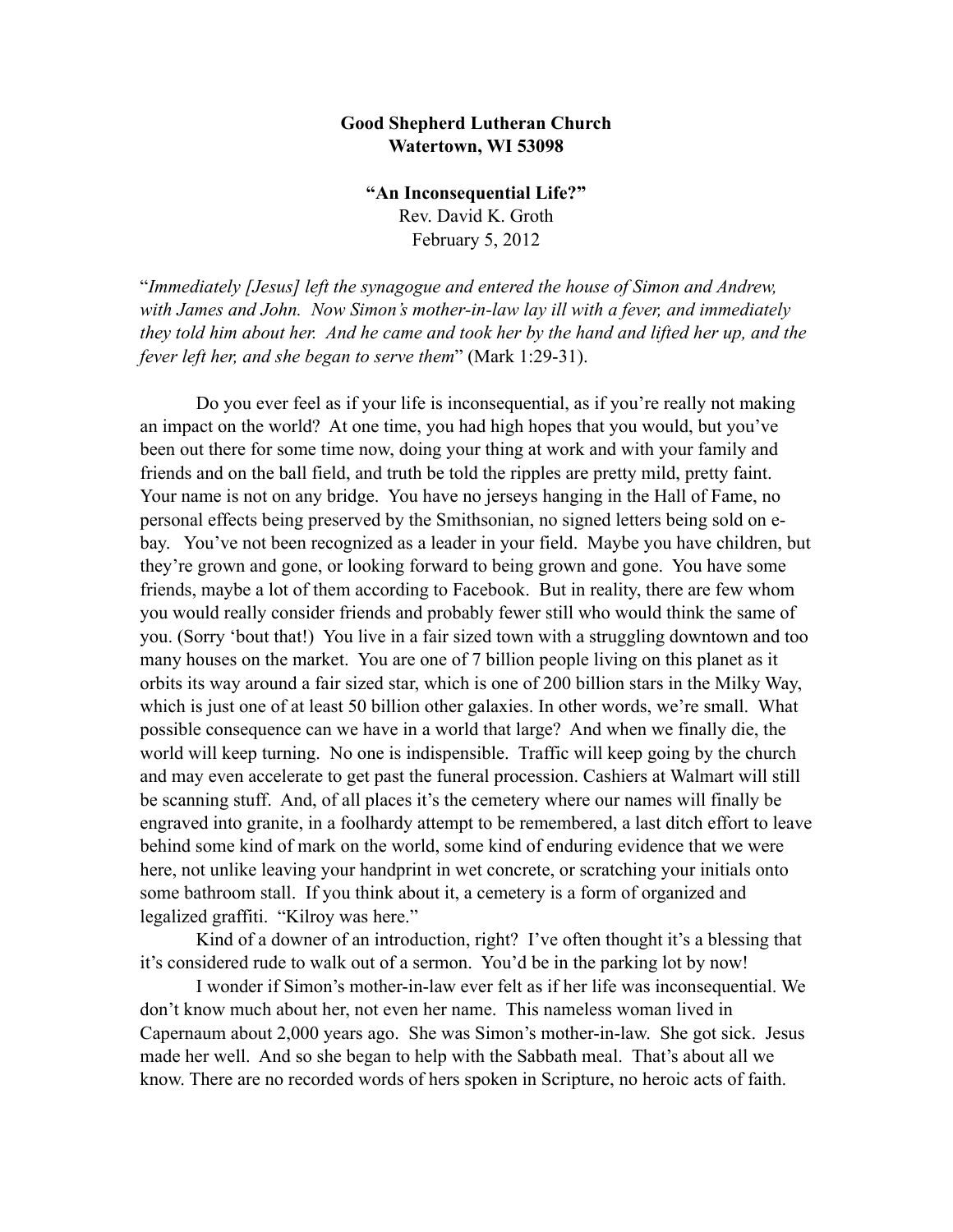The ripples she made on the world were pretty faint. We know her mostly for what was done *for* her, not for what she herself accomplished.

Let's put it into context. It's the Sabbath. Earlier in the day Jesus had been teaching in that synagogue of Capernaum and had a frightening encounter with a man possessed by an unclean spirit. (This was last week's Gospel lesson.) There was screaming. There was convulsing. And there was the strong, authoritative Word of Jesus: "Come out of him!" And when the Lord speaks like that, there's an echo. "And the unclean spirit . . . came out of him."

 The synagogue service is now over and so they go to Simon's home in Capernaum to sit down for the main Sabbath meal. Into the lowly, little world of Peter's house comes the Christ, the one whom the devils know and fear.

In the dim of the house there's a woman lying sick in her bed, Peter's mother-inlaw. This doesn't seem to be a life-threatening illness. Mark usually lets us know if the person is dying; here he simply says she's sick with a fever. So it doesn't seem serious; more like a common cold . . . the sniffling, sneezing, coughing, aching, fever that gives you the chills and makes you want to take a hot bath and then crawl into bed and die . . . but it's really not serious.

Jesus goes into her bedroom to check on her, a friendly gesture we think, but in that day, it is no place for a man to be. And should the Son of God be bothered with this in the first place? It's a fever, for Pete's sake (or for Peter's mother-in-law's sake). It's not leprosy or paralysis or demon-possession. Still, Jesus doesn't hesitate. He assumes the freedom of the house, and goes to her bedside. He stoops, takes her by the hand and gently helps her up out of bed. As he does this, the fever leaves her.

Her reaction is interesting, and gives another clue that it wasn't that serious. She doesn't jump for joy or fall on her knees in praise. She doesn't sing a Te Deum, or shout "Hosanna!" No she goes straight to the kitchen and starts helping out. Peter's motherin-law does what my mother-in-law always does, as if pulled by some strange gravitational force to the sink of dirty dishes or to the laundry that needs folding. It was the next thing for her to do.

It's a quiet miracle, unassuming, easily forgotten, especially when compared to the rest of the day. It's a quiet miracle sandwiched between the high drama that took place in the synagogue earlier that morning, and the memorable scene that would take place later that day, after sundown marked Sabbath's end, when the whole town showed up at Peter's house, carrying their burdens, their sick babies, their hobbling grandparents, their crippled and lame. But this middle of the day miracle is a quiet miracle. In the morning, he was dealing with a screaming demon, but this is about a runny nose and a sore throat. In the morning the miracle was very public; this was private. In the morning, it was all so dramatic, with loud cries and authoritative commands and convulsions and an astonished crowd; but this one has a domestic simplicity to it. No words, no convulsions, just a gentle hand assisting an old woman out of bed. It's almost boring. Mark did well to notice it. Chances are good she would have felt better in a few days without the miracle, so it really only served as a short cut to health and strength.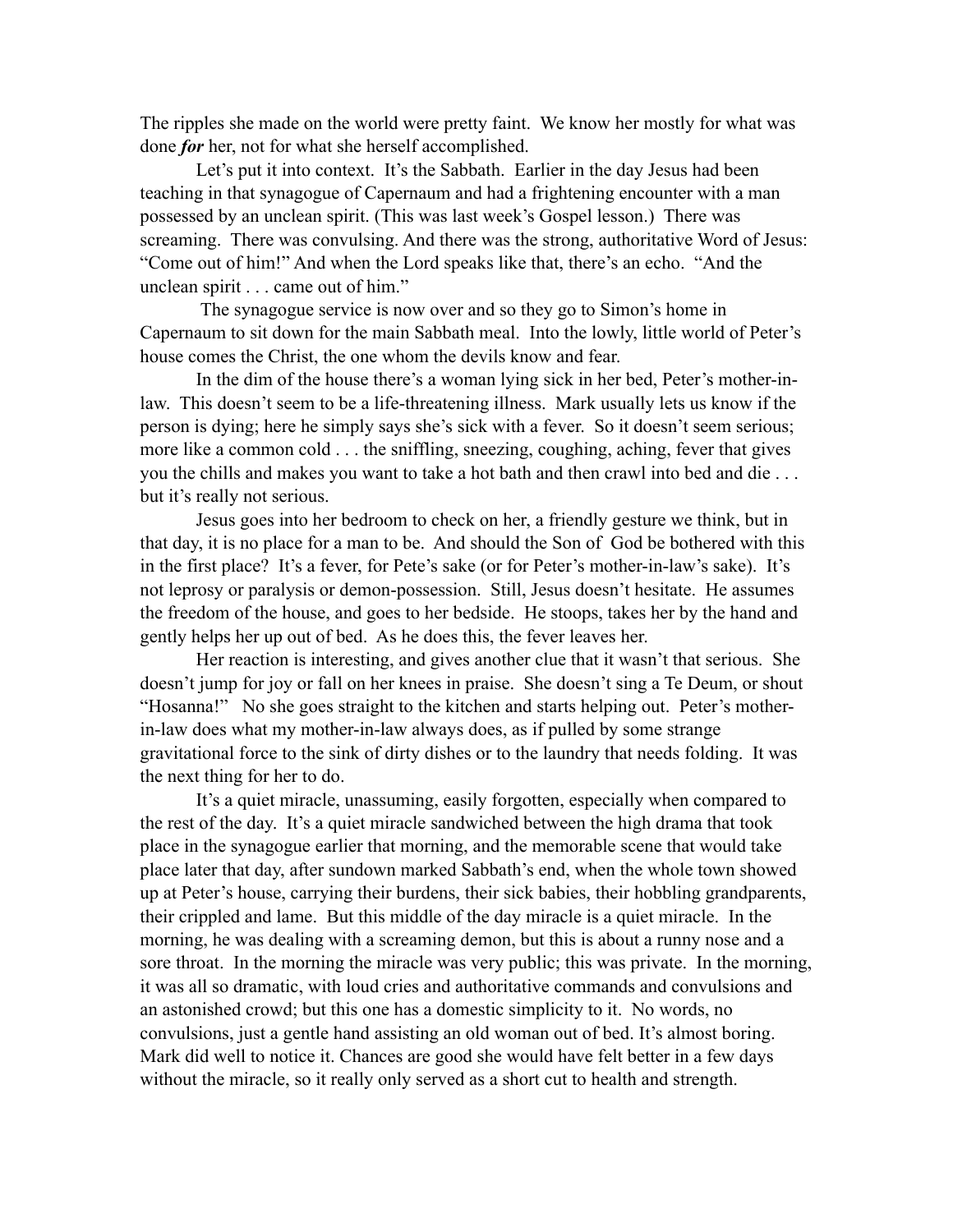I poked around a bit and sure enough, I didn't find any great works of art done on this miracle. Apparently it just didn't measure up in terms of interest level.

So the question is why was it recorded in the first place? Why did Mark bother? It wasn't a big deal . . . unless . . . unless you happen to be Peter's mother-in-law. I suspect she would never be the same, not so much because the fever left her, but because Jesus cared enough to take care of her low-grade fever. From that day on, she knew she was important to Jesus. From that day on, she knew something about the love of God that she probably didn't before, that her life was not in consequential to him.

 She, the old mother-in-law, always feeling like a burden, always feeling like she's in the way, not able to pull her weight; always tired and sometimes cranky; she, with her bothersome sneezing and incessant coughing; she with her chills and hot flashes; she, with her frequent trips to the potty during the night, trips that stir the household; she with her achy knees and knuckles that predict the weather, she whose needs and limitations slow everyone else down, she who needs more service than she can give; she who feels like she's just marking time until death . . . she is important to Jesus, precious even. She doesn't doubt that anymore.

Maybe this miracle is for those who feel their lives are inconsequential. Maybe it's for those who feel we're not having much of a positive impact on the world. The ripples we're leaving behind are pretty faint. Maybe it's for those who feel we receive more care than we're able to give. Maybe it's for those who even hesitate to bring our puny cares before the Holy One of God. After all, what's my stress in the office compared to that marriage falling apart? What's my little fever compared to his pancreatic cancer? What's my sadness compared to her disabling depression? What's a shriveled retirement account compared to abject poverty?

It is good and right that we not complain too much about our small cares and concerns. It could be a lot worse and we're grateful it's not. At the same time, however, this little miracle teaches us even our puny cares matter to him. If a common fever is not too small a thing to concern him, then a lot of things are fair game. If Jesus was willing to step into the darkened sick room of Peter's house, then maybe he's also willing to step into your family room darkened by yet another quarrel, or your kitchen darkened by the cares and worries of the day, or your bedroom darkened by private and quiet tears. If he was willing to tend to the fever of Peter's mother-in-law, then maybe he's willing to tend to your small cares too. Why not ask him to?

Peter's mother-in-law would never again doubt she was important to God. I hope you don't ever doubt that. The one who created and gave names to each of those billions of stars also knows your name. In fact, he cares enough to know how many hairs are on your head, a measure of his love. You may feel insignificant, but you are not, not to him. You may feel your life is inconsequential, but it is not. He still has high expectations of you. You may feel like you will be easily forgotten, but you won't. . . not by him. Isaiah 49: "Can a woman forget her nursing child? Though she may forget, I will never forget you. Behold, I have engraved you on the palms of my hands" (v.15). Not onto some cold, dead granite stone; he has engraved you onto the palms of his hands. Doesn't that make you think of the cross, and the nails, and the forgiveness and the eternal life?